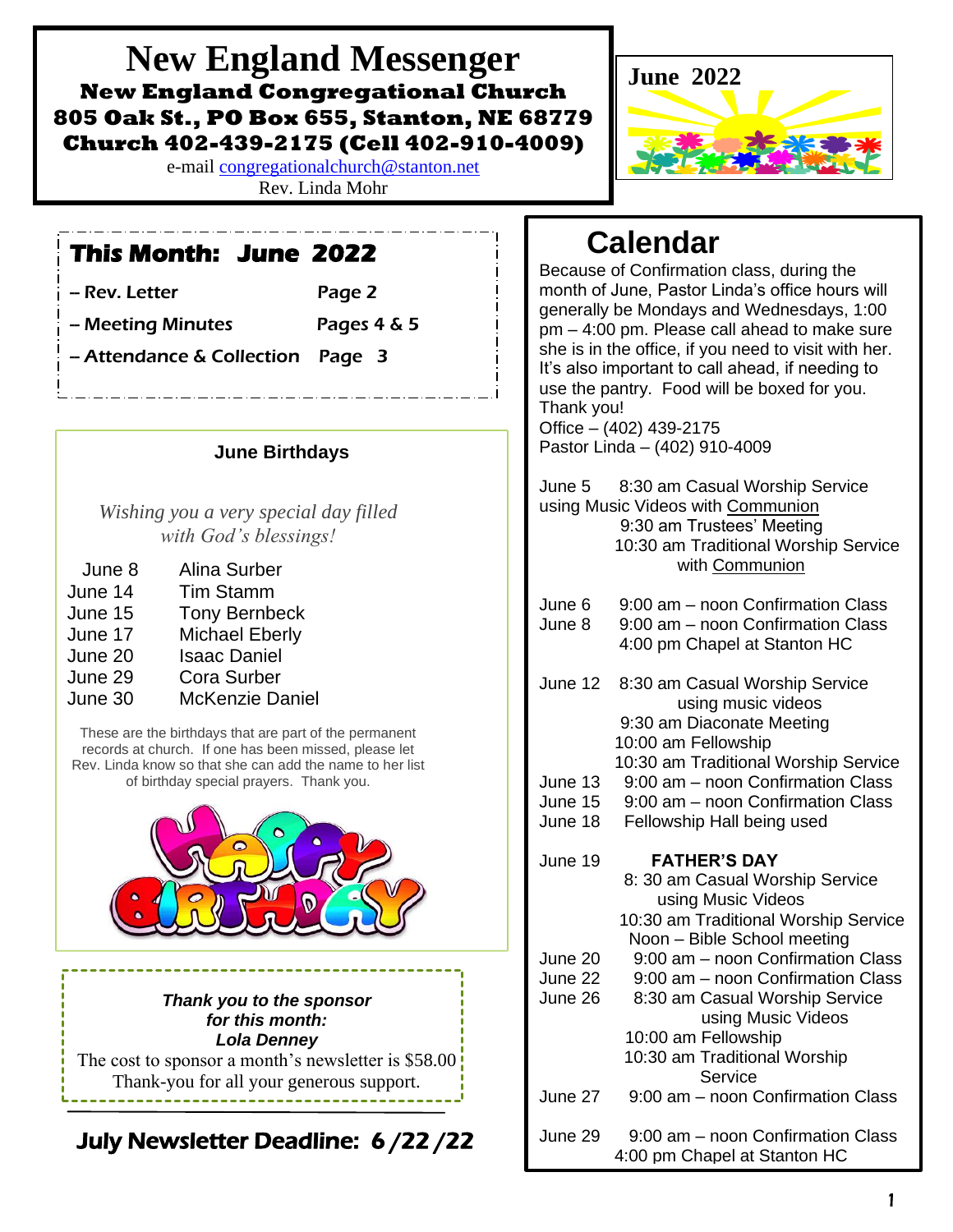### *Greetings in the Name of our Risen Lord!*

Oh, the lazy days of summer are upon us again. School is out and vacation plans are being finalized. The sights and sounds of longer days and warmer weather are everywhere. What a great time of the year! I'm writing on the patio while Franklin is chasing just about anything that moves. Embracing the joy of each new day is definitely a wonderful way to spend a summer day or two.

The first Sunday of this upcoming month we celebrate Pentecost – the birthday of the early church. Red will be the color of the day and hopefully a color worn by many. Scriptures appointed for the day will remind us of the gift of the Holy Spirit. It's the day that God's words of truth were understood by all believers. It's a day for us to STOP and truly appreciate God's power and presence in our lives. We're to be FIRED up for our Christian living.

The season of Pentecost reminds us of change, just as on the first day of Pentecost so long ago when God changed many people's lives. The season of Pentecost is also a lifestyle. Every day we're to remember that we are this generation's Christians, strengthened by God's Spirit to be God's people and witnesses in the world. We are empowered to proclaim the good news of the salvation in Jesus Christ. We are empowered to find opportunities to help others in the world. We are empowered to live like being a Christian is truly important and definitely special. We are empowered to live like WE matter to God.

If we find ourselves wondering what comes next in our Christian living during this summer season of Pentecost, it's much like the green season of summer. The green growth outdoors continues and we marvel at the plants and produce from the land. Through the stories of our faith and the stories of Jesus' life among all people, we have this long season of growth in our own lives. It's a time to use all of our senses and become aware of all that God has created so wonderfully well!

One of my favorite songs that so perfectly promotes the theme of Pentecost is, "**Pass It On**."

*It only takes a spark to get a fire going, And soon all those around can warm up in its glowing; That's how it is with God's Love, Once you've experienced it, Your spread the love to everyone You want to pass it on.*

I invite each one of us not only to be fired up with the red of Pentecost Sunday but to also live and grow during the green season that follows. The same Spirit that breathed life into God's people so long ago is the same Spirit that is breathed onto us and the same Spirit that breathes flames into our hearts with the exact message that Jesus gave to his disciples: "You will now be my witnesses."

Summer officially arrives this month and all of the activities of the season are beginning. Safe travels and God's blessings be with each of you, as you are here and there, out and around. Remember that the Holy Spirit travels with you wherever you may be. Happy season of Pentecost!

God's blessings be with each one of you! Pastor Linda



**Prayer Requests This Week** *IF YOU WOULD LIKE A NAME ON THE PRAYER LIST, PLEASE LET US KNOW.* 

*If you know someone in the hospital, or the nursing visit, please let us know by phone or e-mail – [53fraumohr@gmail.com](mailto:53fraumohr@gmail.com)*

402-910-4009 402-439-2175 [congregationalchurch@stanton.net](mailto:congregationalchurch@stanton.net) *Church website at stantonnecucc.org.*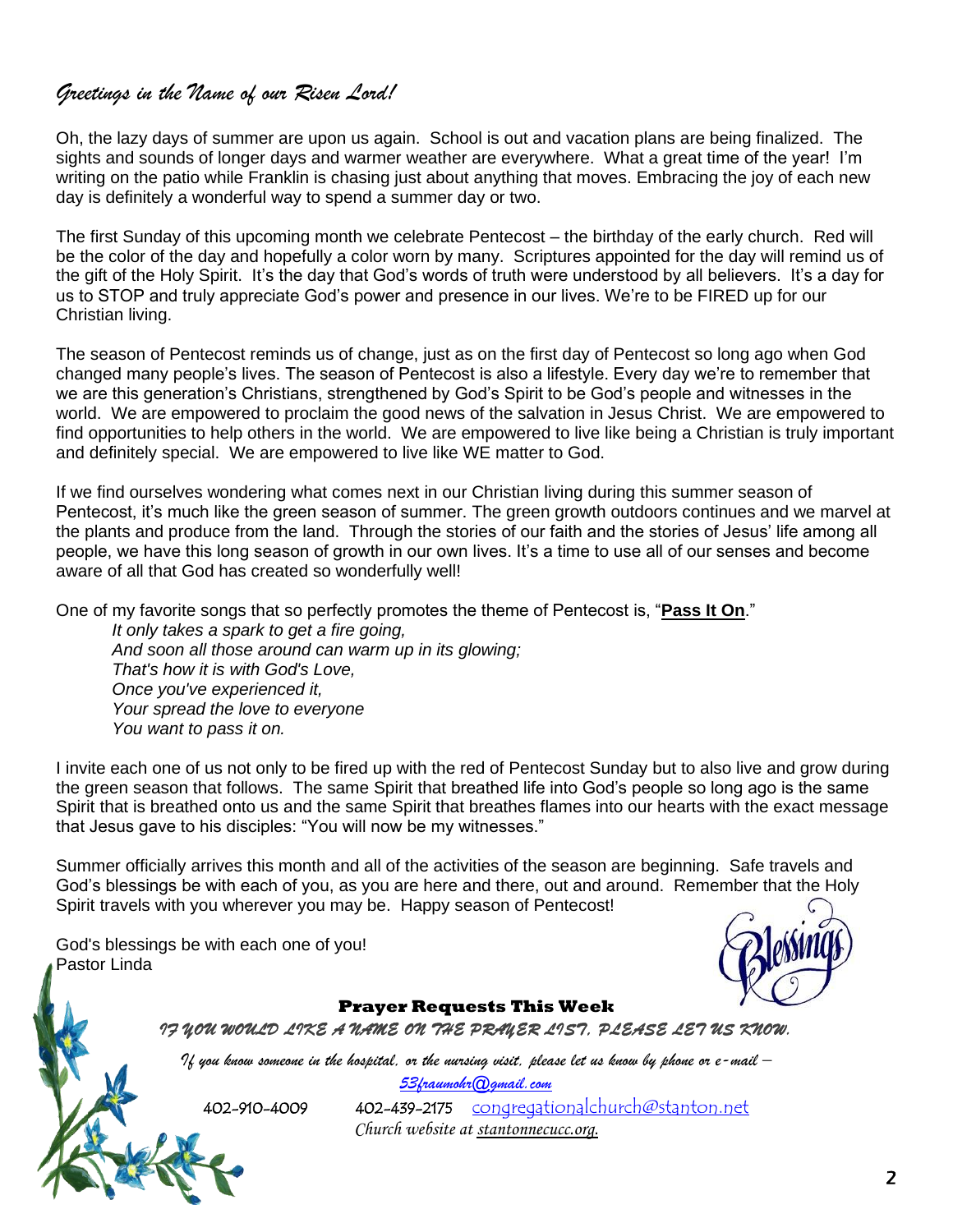#### **MOBILE FOOD TRUCK & FOOD PANTRY**

Anyone living in the Stanton County area is welcome to use the pantry housed at our church if they are in need of food. Hours are generally 9:00 am to 1:00 pm Mondays and Wednesdays or other times, if arranged with Pastor Linda. At this time, it's necessary that people call the church or Pastor Linda and boxes or bags will be filled and handed out to the recipients.



Thank you for your continued prayers and support for this outreach ministry.

# **NEWSLETTER REMINDER**

If you would prefer NOT to get a paper copy of the monthly newsletter and would prefer to get a copy sent to your email, please call the church office and let us know. Thank you.

Thank you to all who contribute to the Dime at a Time for the Veteran's jar!

\$150 was taken to the Vet's Home from your generosity!

#### **Worship Restrictions Continue**

Because we want to protect **everyone** who gathers for worship, we will continue to follow certain restrictions for gathering. The offering plate will continue to be at the back of the sanctuary and communion will be served using pre-filled cups.

 **PLEASE REMEMBER** You are invited to **attend as you feel comfortable**.

Rev. Linda will continue posting her sermons on the church website – stantonnecucc.org and on her Facebook page – Linda Mohr.

#### **TECHNOLOGY SCREEN**

June 5 Tami Barth

- June 12 Barb Hansen
- June 19 Jack Best

İ

June 26 need a volunteer

*GREETERS* 

*We are no longer calling ahead to schedule greeters. Volunteers are welcome as they arrive on Sunday mornings.*

### **FOR YOUR INFORMATION – ATTENDANCE & COLLECTIONS**

Offerings to our Church: When you cannot attend, it may be mailed to our financial secretary, Karen Beyke, 1516 4th Street, Stanton, NE 68779. She may be reached at **402-649-8993**. Please leave a message. Thank you!

| <b>Date</b>     | <b>Attendance</b> | <b>Collections</b> |
|-----------------|-------------------|--------------------|
| <b>April 24</b> | 51                | \$761.00           |
| May 1           | 40                | \$1906.00          |
| May 8           | 44                | \$1799.00          |
| <b>May 15</b>   | 34                | \$718.00           |
| <b>May 22</b>   | 41                | \$731.00           |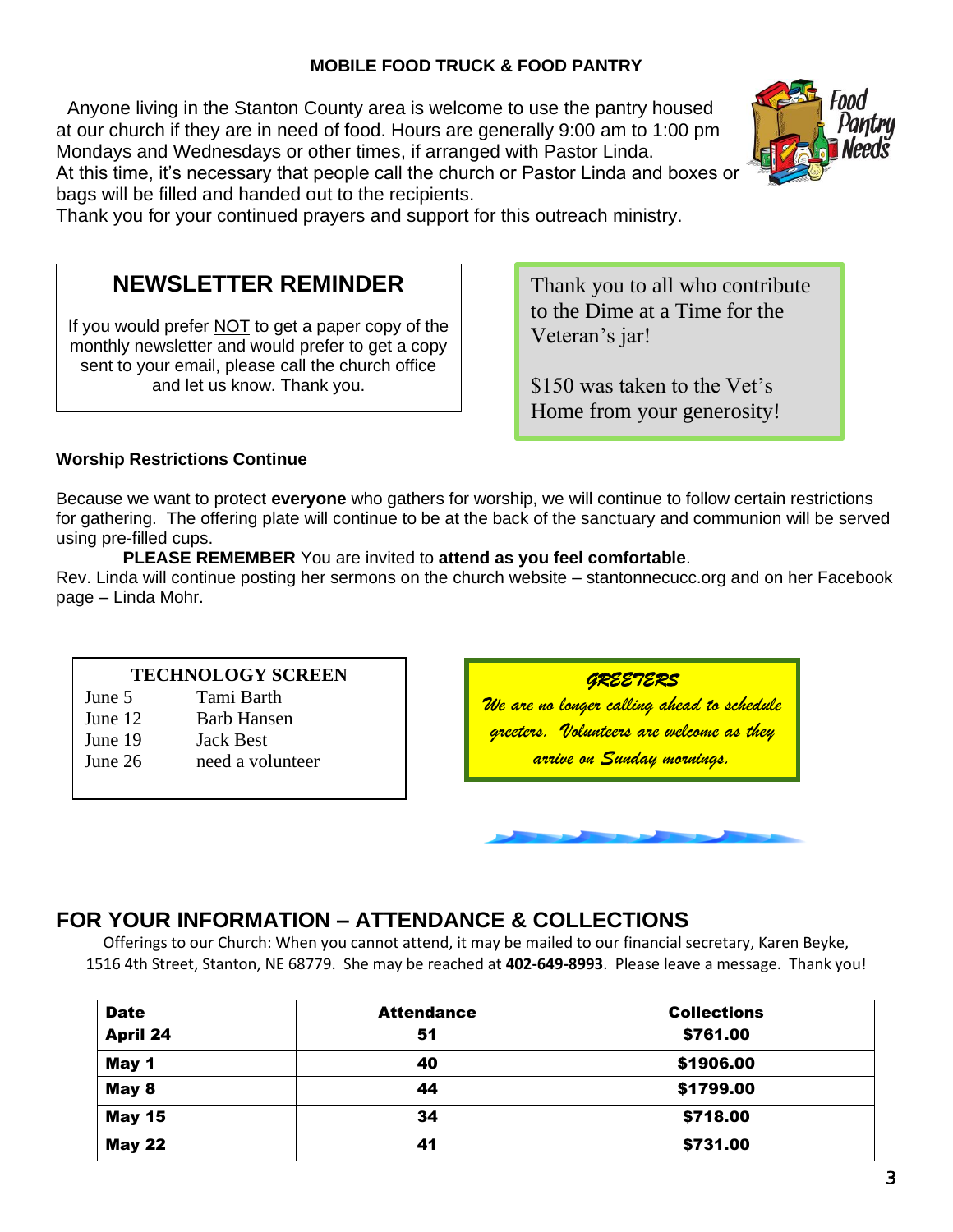#### **TRUSTEES MEETING**

May 8, 2022 at 9:30 am

The meeting was called to order and lead in prayer by Rev. Linda Mohr. Members present were Robert Chilcoat, Janet Roenfeldt, Howard Schuetz, Joyce Goshorn, Robert Schellpeper, and Pastor Linda. Minutes of the previous meeting were approved as published in the April newsletter. Pastors report: Donations of \$1200.00 were made to the Food pantry by the Stanton Community Club and the Boy Scouts collection of canned foods. Confirmation class this year will be held this summer with 30 hours of study conducted in June and July. Letters will be sent to possible attendees with the schedule and requirements. Treasurers Report was given by Janet Roenfeldt. Motion to accept was made by Howard and second by Joyce Goshorn. Motion carried. Unfinished business: A phone call to clean the gutters was mad but nothing has been done yet. Bob C. will contact him. The motion was made to regretfully accept the resignation of Rev. Linda Mohr. Seconded, motion carried. A letter to accept will be composed by Bob Chilcoat and Barb Hansen. The next meeting will be June 5 at 9:30 am. Being no further business the meeting was adjourned. Bob Schellpeper, recorder

# **A NOTE FROM THE TRUSTEES**

As you may be noticing, the front parking lot is reaching the point that it will need to be replaced. **No work** will be done until funds for the project are secured. Donations, ear-marked for that purpose, are always welcome and appreciated.

# **Diaconate Meeting May 1, 2022 9:30 AM**

Aattendance: Tami Barth, Bill Johnson, Donnie Eberly, Barbara Hansen. Trustees: Bob Chilcoat, Bob Schellpeper, Moderator John Mandl, Church Secretary Lynn Schellpeper. SueAnn Ashker by telephone for vote. Meeting call to order: Tami at 9:30. Opening prayer: by Pastor Linda Minutes of previous meeting \*April minutes – (Bill, Barb) approved as presented. Carried Pastor's Report

Handout – Weekly Sunday School worship, Worship (Communion on April 3), posting worship service to FaceBook and to Website, private baptism, Living Waters Clergy Installation; zoom conference meetings, Nebraska conference meetings, Living waters Covenantal Learning group, and Living Waters Church and Council meeting; visitations; office hours; pantry distribution; Chapel at SHC; Lenten services; Diaconate and Trustee meetings; and hospital visitation.

#### Youth Reports

Sunday School – ended last week. Kids planted flowers and had fun at their last session until fall. Bible School – week of July 18-22, 2022, 5-7 pm. If anyone wants to help please let Pastor Linda or Lynette know. We think expense for Bible School has been covered, but anyone wanting to donate please check with Lynette.

#### Unfinished Business

Pastor's Linda's absence on May 15 for her Granddaughter's graduation: Tami, screen, Bill scripture, Jack will do other parts with Pastor Linda will have the sermon and children's moment on the screen. Updated Telephone List – tabled New Business

Vote on Pastor Linda's Resignation letter: (Bill, Donnie) accepted with very great regret, with Sue Ann by telephone. Carried

Possible Confirmation Class: Proposed to have a four week program this June. Students would meet Monday and Wednesday mornings for three hours. Their community service would be stocking sorting the food pantry and doing at-home , documented activities. Required to attend and assist with Bible School July 18-22 from 5 to 7. Church attendance at least once during the months of June and July until confirmation on July 24 and notes taken each of the Sundays whether in person or viewing the service on FaceBook or listening on the Website. Pastor Linda will teach this Confirmation. Consensus of those in attendance to agree to this timeline for Confirmation 4<sup>th</sup> of July community activities: There will be a parade; the Church should be represented. Tabled to next meeting.

A letter to accept Pastor Linda's resignation with deep regret is being prepared by Diaconate and Trustees. The Diaconate has called a special meeting of the Diaconate May 22 , at 9:00, to organize a search committee and the steps involved to call a new minister. Next meeting – June 12, 2022 9:30 Secretary, *Barbara Hansen*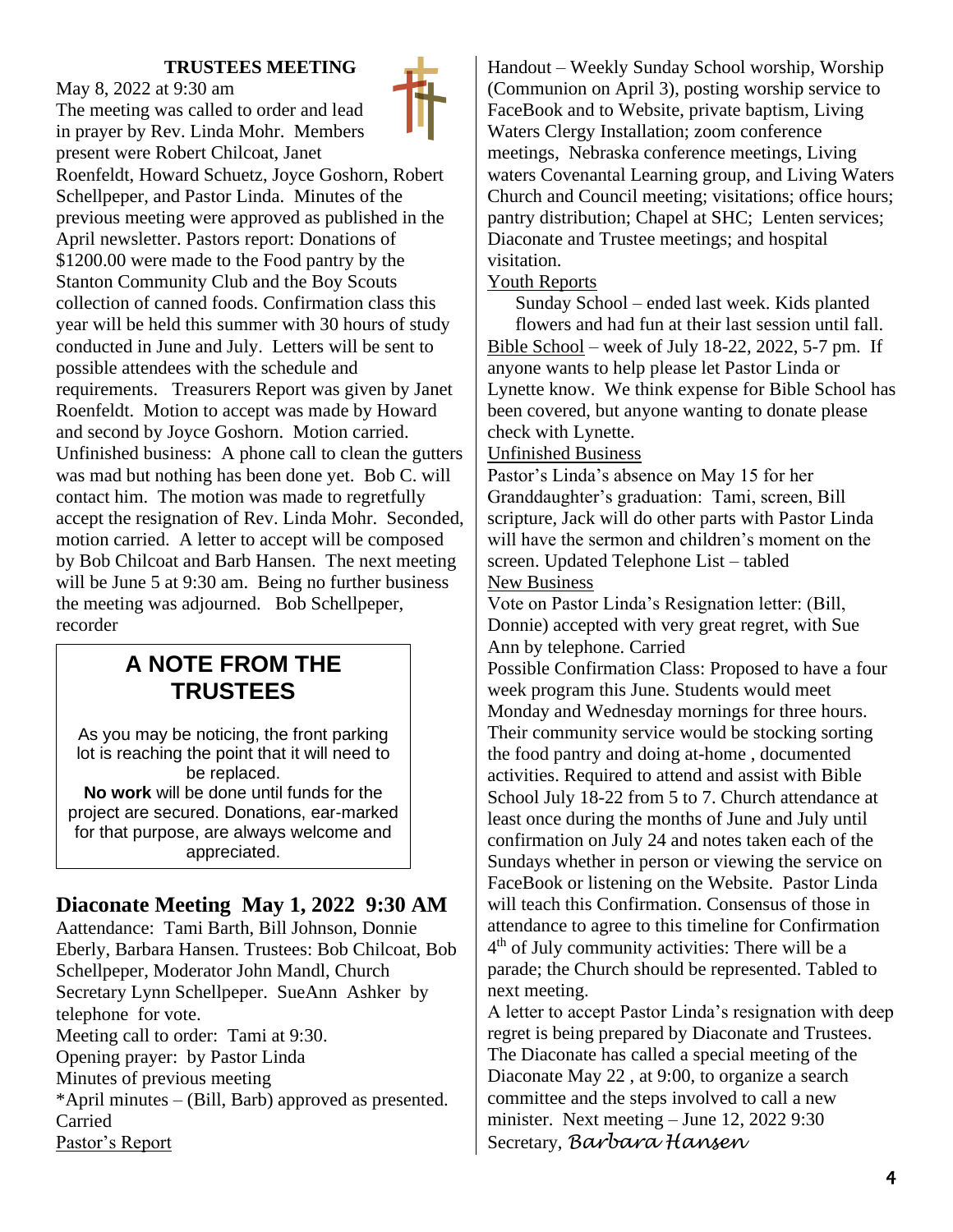#### **Liturgists**

June 5 – John Mandl June 12 – Bob Chilcoat June 19 – Lois Kingsley June 26 – Jim Dorsey

# *WORK GROUP FOR June and July*

Davidson, Scott & Jeanette CoChair Schellpeper, Bob & Lynn CoChair Ashker, Rory & SueAnn Bernbeck, Tony & Davanna Dahlkoetter, Phyllis Dahlkoetter, Todd & Shelley Dorsey, Jim & Barbara Goshorn, Joyce Poeschl, Paul Poeschl, Ted & Kim Reese, Lawrence Remm, Jane Roenfeldt, Janet Rolf, Steph & Jerett Schuetz, Howard & Julia Tejkl, Loren & Marceline Throener, Judy



### **HONORARY**

Chilcoat, Shirley



This year VBS is at our church. It will be in the evenings July 18-22 from 5pm to 7pm. More information will be coming soon.

The way to have a better tomorrow is to start working on it today.

# UPCOMING CONFIRMATION CLASS

Because Pastor Linda will be leaving the church at the end of July, there was a request to lead a Confirmation class prior to that, uncertain when a new pastor might be in place.

The decision to have a class that would meet all of the requirements for Confirmation was addressed at the Diaconate meeting held on May1, 2022. Statistics from the previous classes were reviewed before a decision was made. A summer Confirmation class proposal was approved that would allow all of the requirements met in other classes to be addressed. This would include a four-week study on Mondays and Wednesdays from 9:00 am to noon each week during June, allowing time for make-up days in July. This course will be offered to all entering the 5<sup>th</sup> grade in the fall or older.

The act of confirming the young people will be during the 10:30 service on July 24, 2022. Thank you for keeping this program and the young people involved in your prayers.

### **CHURCH COUNCIL MEETING – April 24, 2022**

CALL TO ORDER (with no Moderator elected at the annual meeting, the Trustee's Chairperson will lead the meeting until a Moderator is elected) Bob Chilcoat called the meeting to order at 9:00

OPENING PRAYER by Pastor Linda MINUTES OF PREVIOUS MEETING – ANNUAL MEETING (in April 2022 Newsletter and a handout) were approved as presented.

# **COMMITTEE REPORTS** –questions,

additions and/or comments – each report should be accepted or corrected by voice or written vote. Pastor's Report – hand out concerning the Triconference; do have in place two associate conference ministers. Bridget leaving end of April with the Interim Executive Conference Minister will start August 1.

Two administrative assistants who are very good are full time. Sara Rentzel- Jones is doing search and call for all states.

Pastor Linda's written report shows her leading traditional Sunday worship and special occasion